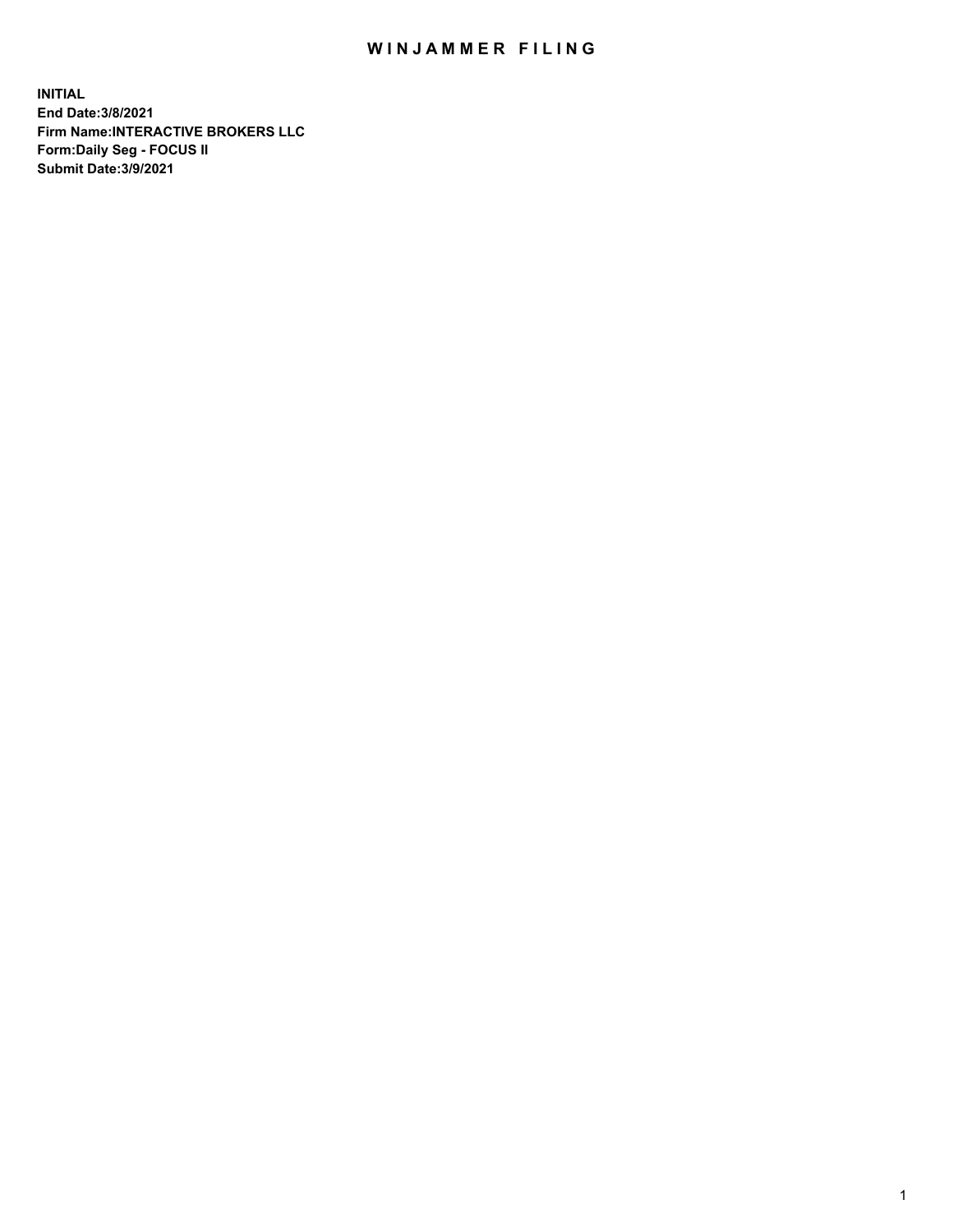**INITIAL End Date:3/8/2021 Firm Name:INTERACTIVE BROKERS LLC Form:Daily Seg - FOCUS II Submit Date:3/9/2021 Daily Segregation - Cover Page**

| Name of Company                                                                                                                                                                                                                                                                                                                | <b>INTERACTIVE BROKERS LLC</b>                                                                  |
|--------------------------------------------------------------------------------------------------------------------------------------------------------------------------------------------------------------------------------------------------------------------------------------------------------------------------------|-------------------------------------------------------------------------------------------------|
| <b>Contact Name</b>                                                                                                                                                                                                                                                                                                            | James Menicucci                                                                                 |
| <b>Contact Phone Number</b>                                                                                                                                                                                                                                                                                                    | 203-618-8085                                                                                    |
| <b>Contact Email Address</b>                                                                                                                                                                                                                                                                                                   | jmenicucci@interactivebrokers.c<br>om                                                           |
| FCM's Customer Segregated Funds Residual Interest Target (choose one):<br>a. Minimum dollar amount: ; or<br>b. Minimum percentage of customer segregated funds required:%; or<br>c. Dollar amount range between: and; or<br>d. Percentage range of customer segregated funds required between:% and%.                          | $\overline{\mathbf{0}}$<br>$\overline{\mathbf{0}}$<br>155,000,000 245,000,000<br>0 <sub>0</sub> |
| FCM's Customer Secured Amount Funds Residual Interest Target (choose one):<br>a. Minimum dollar amount: ; or<br>b. Minimum percentage of customer secured funds required:% ; or<br>c. Dollar amount range between: and; or<br>d. Percentage range of customer secured funds required between:% and%.                           | $\frac{0}{0}$<br>80,000,000 120,000,000<br>0 <sub>0</sub>                                       |
| FCM's Cleared Swaps Customer Collateral Residual Interest Target (choose one):<br>a. Minimum dollar amount: ; or<br>b. Minimum percentage of cleared swaps customer collateral required:% ; or<br>c. Dollar amount range between: and; or<br>d. Percentage range of cleared swaps customer collateral required between:% and%. | $\frac{0}{0}$<br>0 <sub>0</sub><br>0 <sub>0</sub>                                               |

Attach supporting documents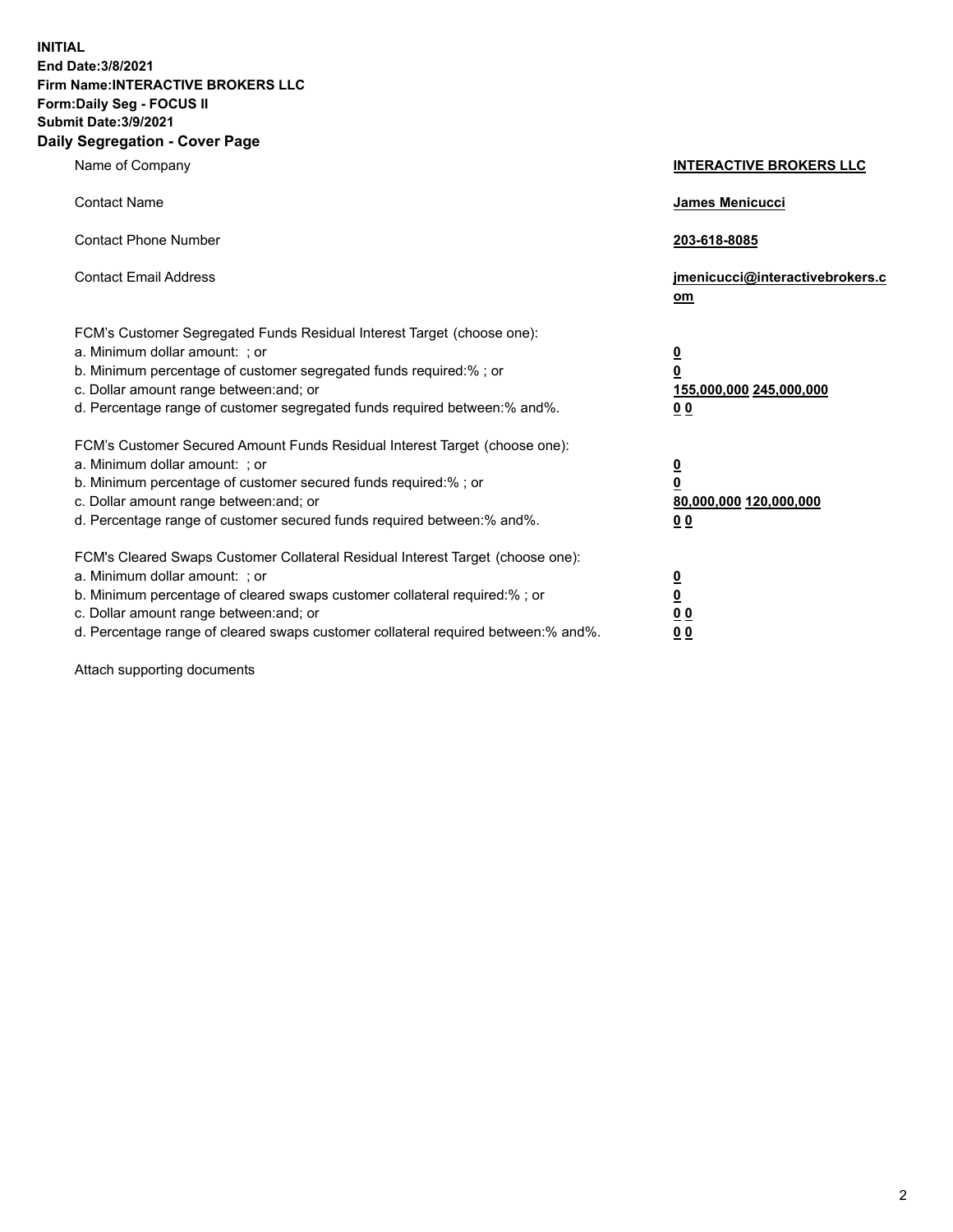## **INITIAL End Date:3/8/2021 Firm Name:INTERACTIVE BROKERS LLC Form:Daily Seg - FOCUS II Submit Date:3/9/2021 Daily Segregation - Secured Amounts**

|                | Dany Ocgregation - Occurea Anioants                                                         |                                  |
|----------------|---------------------------------------------------------------------------------------------|----------------------------------|
|                | Foreign Futures and Foreign Options Secured Amounts                                         |                                  |
|                | Amount required to be set aside pursuant to law, rule or regulation of a foreign            | $0$ [7305]                       |
|                | government or a rule of a self-regulatory organization authorized thereunder                |                                  |
| 1.             | Net ledger balance - Foreign Futures and Foreign Option Trading - All Customers             |                                  |
|                | A. Cash                                                                                     | 488,667,397 [7315]               |
|                | B. Securities (at market)                                                                   | $0$ [7317]                       |
| 2.             | Net unrealized profit (loss) in open futures contracts traded on a foreign board of trade   | $-1,285,642$ [7325]              |
| 3.             | Exchange traded options                                                                     |                                  |
|                | a. Market value of open option contracts purchased on a foreign board of trade              | 141,931 [7335]                   |
|                | b. Market value of open contracts granted (sold) on a foreign board of trade                | $-7,988$ [7337]                  |
| 4.             | Net equity (deficit) (add lines 1. 2. and 3.)                                               | 487,515,698 [7345]               |
| 5.             | Account liquidating to a deficit and account with a debit balances - gross amount           | <b>25,545</b> [7351]             |
|                | Less: amount offset by customer owned securities                                            | 0 [7352] 25,545 [7354]           |
| 6.             | Amount required to be set aside as the secured amount - Net Liquidating Equity              | 487,541,243 [7355]               |
|                | Method (add lines 4 and 5)                                                                  |                                  |
| 7.             | Greater of amount required to be set aside pursuant to foreign jurisdiction (above) or line | 487,541,243 [7360]               |
|                | 6.                                                                                          |                                  |
|                | FUNDS DEPOSITED IN SEPARATE REGULATION 30.7 ACCOUNTS                                        |                                  |
| $\mathbf{1}$ . | Cash in banks                                                                               |                                  |
|                | A. Banks located in the United States                                                       | 98,815,442 [7500]                |
|                | B. Other banks qualified under Regulation 30.7                                              | 0 [7520] 98,815,442 [7530]       |
| 2.             | Securities                                                                                  |                                  |
|                | A. In safekeeping with banks located in the United States                                   | 324,954,000 [7540]               |
|                | B. In safekeeping with other banks qualified under Regulation 30.7                          | 0 [7560] 324,954,000 [7570]      |
| 3.             | Equities with registered futures commission merchants                                       |                                  |
|                | A. Cash                                                                                     | $0$ [7580]                       |
|                | <b>B.</b> Securities                                                                        | $0$ [7590]                       |
|                | C. Unrealized gain (loss) on open futures contracts                                         | $0$ [7600]                       |
|                | D. Value of long option contracts                                                           | $0$ [7610]                       |
|                | E. Value of short option contracts                                                          | 0 [7615] 0 [7620]                |
| 4.             | Amounts held by clearing organizations of foreign boards of trade                           |                                  |
|                | A. Cash                                                                                     | $0$ [7640]                       |
|                | <b>B.</b> Securities                                                                        | $0$ [7650]                       |
|                | C. Amount due to (from) clearing organization - daily variation                             | $0$ [7660]                       |
|                | D. Value of long option contracts                                                           | $0$ [7670]                       |
|                | E. Value of short option contracts                                                          | 0 [7675] 0 [7680]                |
| 5.             | Amounts held by members of foreign boards of trade                                          |                                  |
|                | A. Cash                                                                                     | 212,046,497 [7700]               |
|                | <b>B.</b> Securities                                                                        | $0$ [7710]                       |
|                | C. Unrealized gain (loss) on open futures contracts                                         | -11,178,854 [7720]               |
|                | D. Value of long option contracts                                                           | 141,931 [7730]                   |
|                | E. Value of short option contracts                                                          | -7,988 [7735] 201,001,586 [7740] |
| 6.             | Amounts with other depositories designated by a foreign board of trade                      | 0 [7760]                         |
| 7.             | Segregated funds on hand                                                                    | $0$ [7765]                       |
| 8.             | Total funds in separate section 30.7 accounts                                               | 624,771,028 [7770]               |
| 9.             | Excess (deficiency) Set Aside for Secured Amount (subtract line 7 Secured Statement         | 137,229,785 [7380]               |
|                | Page 1 from Line 8)                                                                         |                                  |
| 10.            | Management Target Amount for Excess funds in separate section 30.7 accounts                 | 80,000,000 [7780]                |
| 11.            | Excess (deficiency) funds in separate 30.7 accounts over (under) Management Target          | 57,229,785 [7785]                |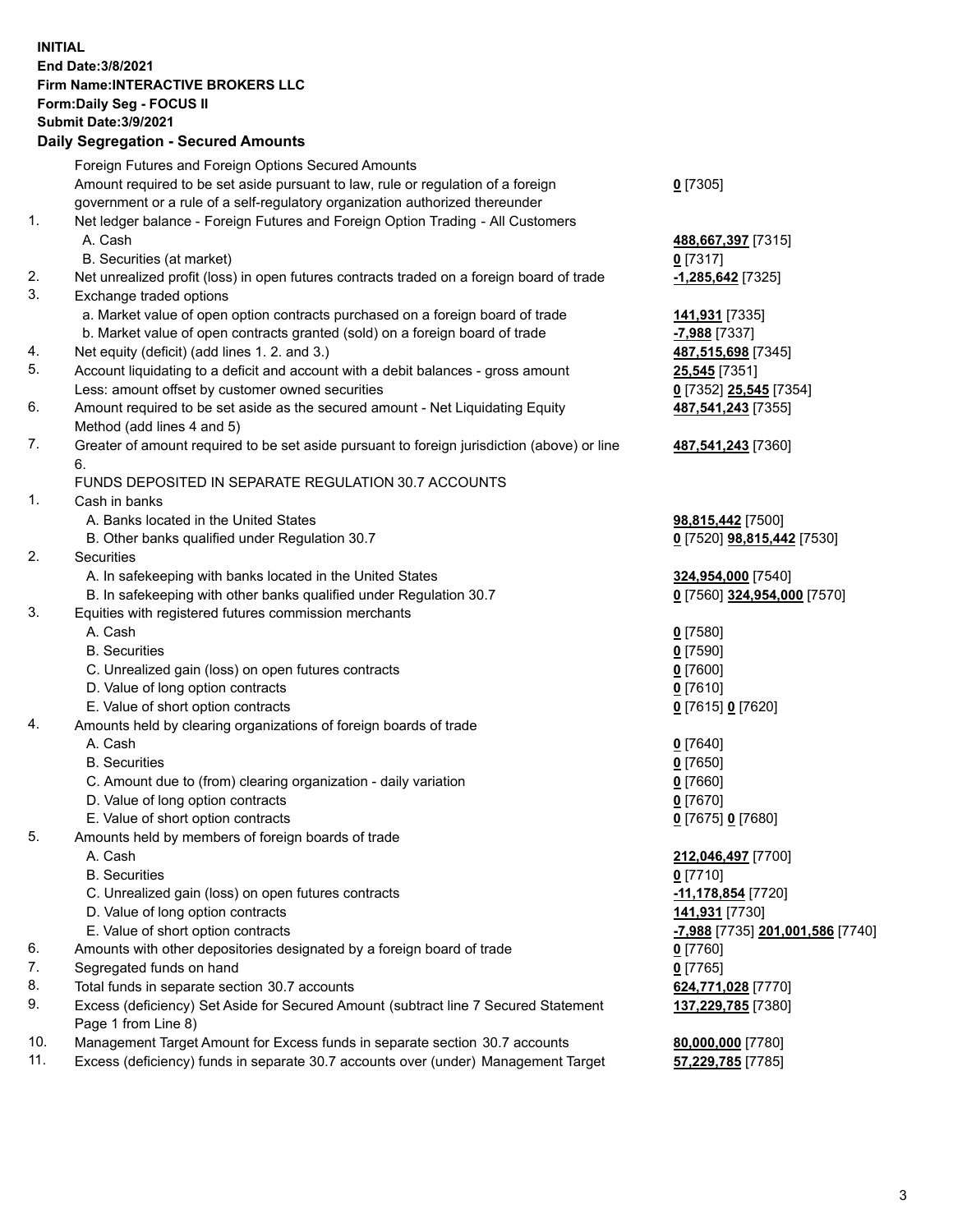**INITIAL End Date:3/8/2021 Firm Name:INTERACTIVE BROKERS LLC Form:Daily Seg - FOCUS II Submit Date:3/9/2021 Daily Segregation - Segregation Statement** SEGREGATION REQUIREMENTS(Section 4d(2) of the CEAct) 1. Net ledger balance A. Cash **6,307,958,063** [7010] B. Securities (at market) **0** [7020] 2. Net unrealized profit (loss) in open futures contracts traded on a contract market **135,214,144** [7030] 3. Exchange traded options A. Add market value of open option contracts purchased on a contract market **336,800,131** [7032] B. Deduct market value of open option contracts granted (sold) on a contract market **-287,824,703** [7033] 4. Net equity (deficit) (add lines 1, 2 and 3) **6,492,147,635** [7040] 5. Accounts liquidating to a deficit and accounts with debit balances - gross amount **3,175,305** [7045] Less: amount offset by customer securities **0** [7047] **3,175,305** [7050] 6. Amount required to be segregated (add lines 4 and 5) **6,495,322,940** [7060] FUNDS IN SEGREGATED ACCOUNTS 7. Deposited in segregated funds bank accounts A. Cash **2,370,298,847** [7070] B. Securities representing investments of customers' funds (at market) **1,954,332,910** [7080] C. Securities held for particular customers or option customers in lieu of cash (at market) **0** [7090] 8. Margins on deposit with derivatives clearing organizations of contract markets A. Cash **502,410,955** [7100] B. Securities representing investments of customers' funds (at market) **1,867,536,277** [7110] C. Securities held for particular customers or option customers in lieu of cash (at market) **0** [7120] 9. Net settlement from (to) derivatives clearing organizations of contract markets **20,548,791** [7130] 10. Exchange traded options A. Value of open long option contracts **336,689,054** [7132] B. Value of open short option contracts **-287,746,142** [7133] 11. Net equities with other FCMs A. Net liquidating equity **0** [7140] B. Securities representing investments of customers' funds (at market) **0** [7160] C. Securities held for particular customers or option customers in lieu of cash (at market) **0** [7170] 12. Segregated funds on hand **0** [7150] 13. Total amount in segregation (add lines 7 through 12) **6,764,070,692** [7180] 14. Excess (deficiency) funds in segregation (subtract line 6 from line 13) **268,747,752** [7190] 15. Management Target Amount for Excess funds in segregation **155,000,000** [7194] 16. Excess (deficiency) funds in segregation over (under) Management Target Amount Excess **113,747,752** [7198]